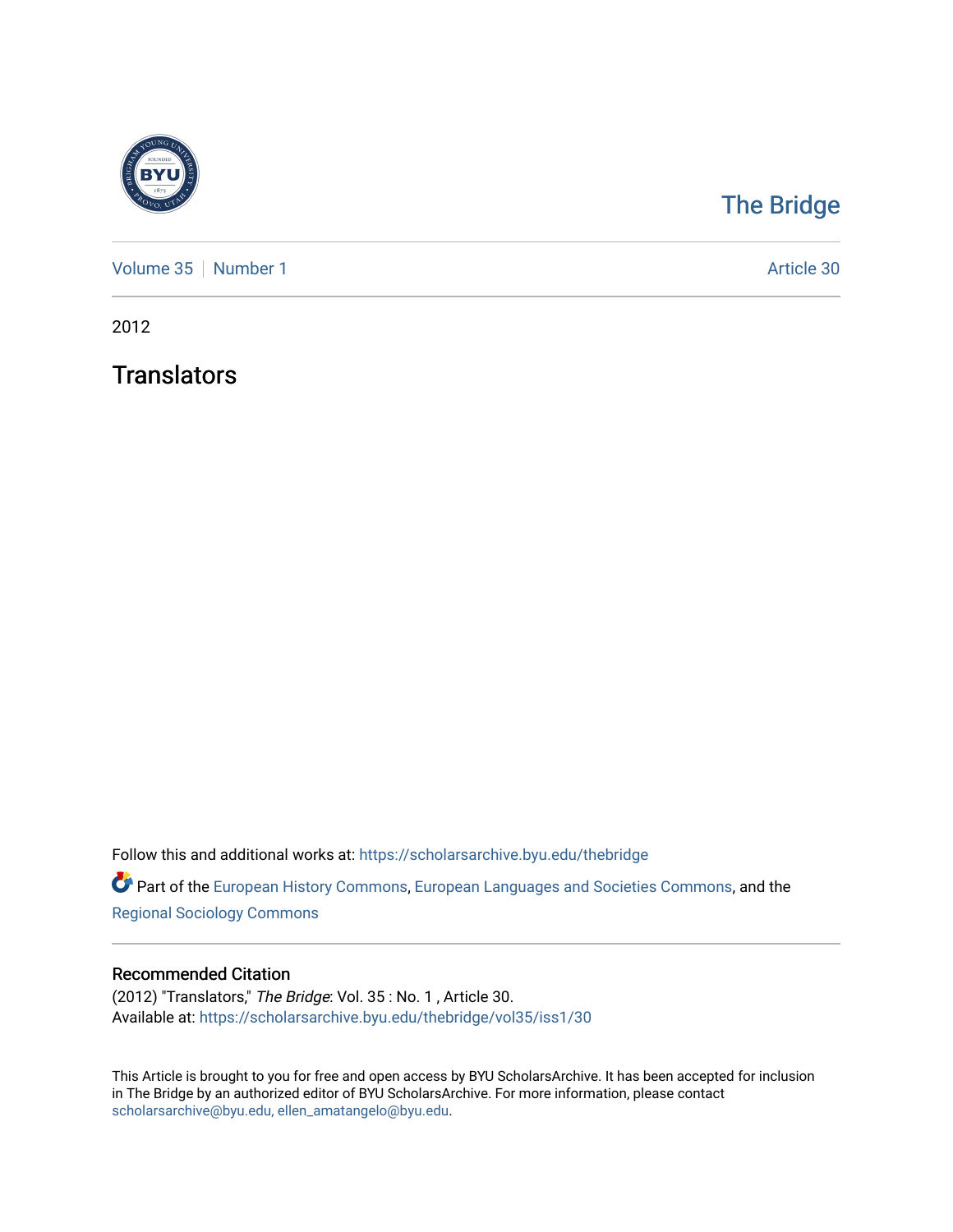## Translators

**Donald Berg** is of Norwegian and Swedish descent, and came originally from Minnesota. He is a retired Lutheran pastor and served congregations in Northwest and Central Iowa. In 1980 the Bergs lived in Norway for two months and later, Pastor Berg spent time translating items from *Decorah Posten*. He has academic degrees from Luther College in Decorah, Iowa, and Luther Seminary in St. Paul, Minnesota.

**Signe T. Nielsen Betsinger**, Professor Emerita and former administrator at the University of Minnesota and born to Danish immigrants in Iowa, is a long-time participant in Danish-American activities in the Midwest, including as the first President of The Danish Immigrant Museum Board of Directors. She currently serves as a member of the Board of Directors for the Danish American Heritage Society (DAHS) and is the editor of the DAHS newsletter.

**Casey Black** is a Professor of French at Northern State University in Aberdeen, South Dakota. His PhD is in Comparative Literature from the University of Texas at Austin. His wife Lone is a native of Denmark, and they have collaborated in the translation of Danish texts to English.

**Anne-Marie Douglas** attended the Royal Translator School in Copenhagen after graduation from Skt. Knud's Gymnasium in Odense. After spending a year in Paris and another at St. Andrews University in Scotland, she emigrated to the United States in 1962. She has taught the Danish language at the University of Chicago, and has considerable experience in the translation of Danish to English.

**Julianne Haahr** has been a Western European Studies librarian at the University of Wisconsin-Madison since 2009. She received her BA from Luther College, and has an MA in Scandinavian Studies from UW-Madison, and an MA in Library and Information Studies also from UW-Madison.

**Ralf and Inga Hoifeldt**, who live in Urbandale, Iowa, are immigrants from the Varde area of Jutland in Denmark. They both have BA degrees from Drake University, and Ralf is a Grand View University alumnus as well. They have performed much translation work for the Danish American Archive and Library in Blair, Nebraska, as well as the Family History and Genealogical Center at the Danish Immigrant Museum in Elk Horn, Iowa.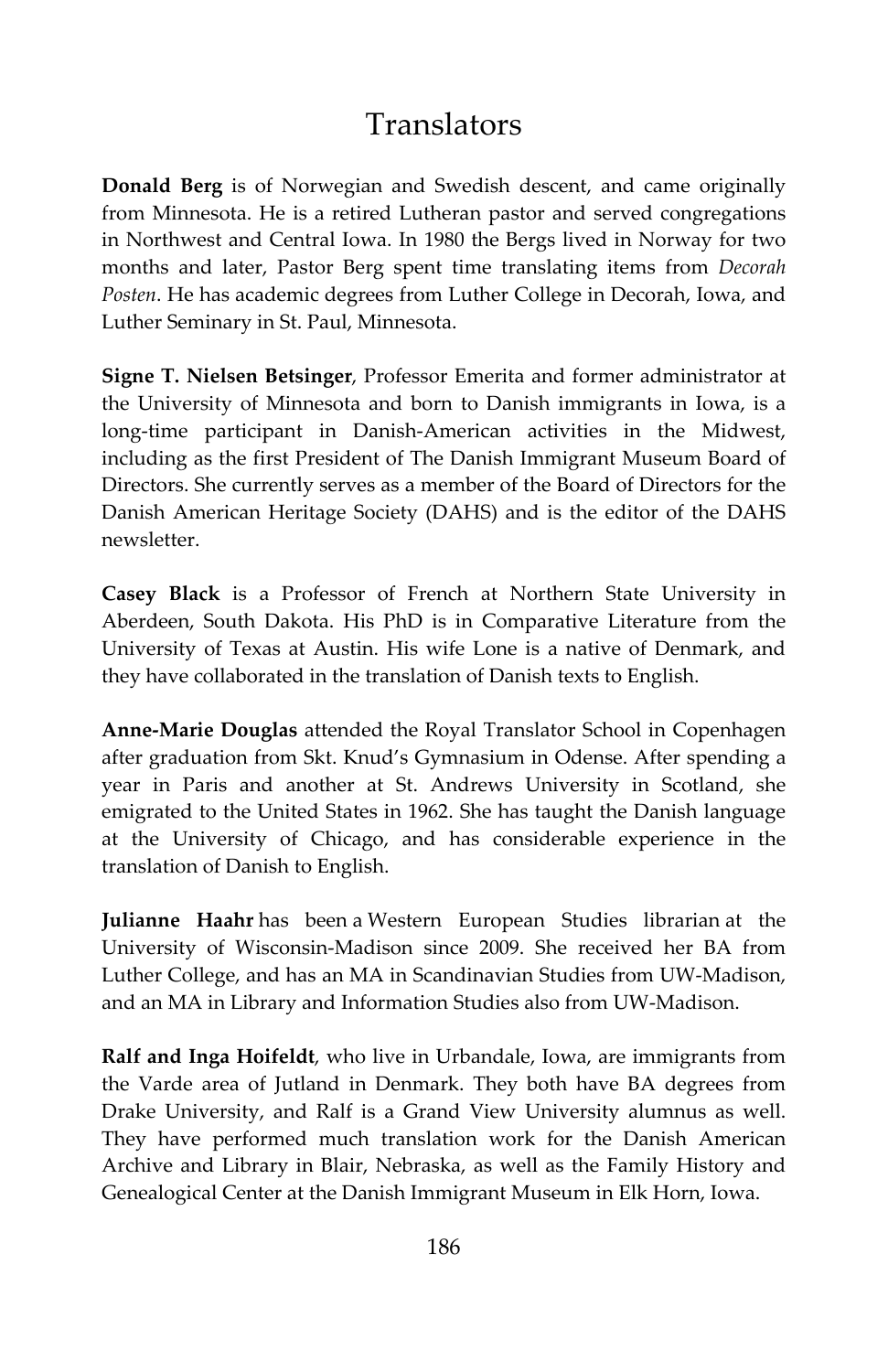**Jim Iversen** is Professor Emeritus of Aerospace Engineering at Iowa State University, Ames, Iowa, and was a Visiting Professor at the University of Aarhus in the early 1990s. He has previously served as President of The Danish Immigrant Museum Board of Directors as well as the Danish American Heritage Society Board of Directors.

**Rudolf Jensen** is retired as Professor of Scandinavian Studies at Grand View University. He was on the faculty at Grand View 1985-2010 and was director of the Danish-Immigrant Archives there for twenty one years. He currently writes on Danish American immigration and communities.

**Lise Kildegaard** is a Professor of English at Luther College in Decorah, Iowa. She learned Danish as a child, when her parents took a sabbatical year in Copenhagen. After college, she attended a year of folk school at Askov Højskole. She has published translations of the "Square Stories" of contemporary Danish author Louis Jensen and she is the great granddaughter of H. C. Strandskov, who is mentioned in the chapter she translated.

**Jane Kjærgaard Kjems** has degrees from the University of Copenhagen and Clark University in Massachusetts. She is a former president of the Danish Society of Massachusetts, and is a special correspondent for *Den Danske Pioneer*. She is also a professional translator from the Scandinavian languages to English, and from English to Danish.

**Lene Madsen Laughner** immigrated to the United States in 1964. She has lived in Arizona since 1972 and now lives in the retirement community of Green Valley, south of Tucson, and enjoys her children, grandchildren, and one great granddaughter.

**Michele McNabb** has been Librarian and Research Manager at The Danish Immigrant Museum's Family History & Genealogy Center since 2002. She holds a B.A. and M.A. in Scandinavian Languages and Literature from the University of California-Berkeley and an MLS from the University of Illinois at Urbana-Champaign, and has worked at the University of Aarhus in Denmark.

**Inger M. Olsen**, MA, is an Assistant Professor in the Department of World Languages at Portland State University, Portland Oregon, where she teaches